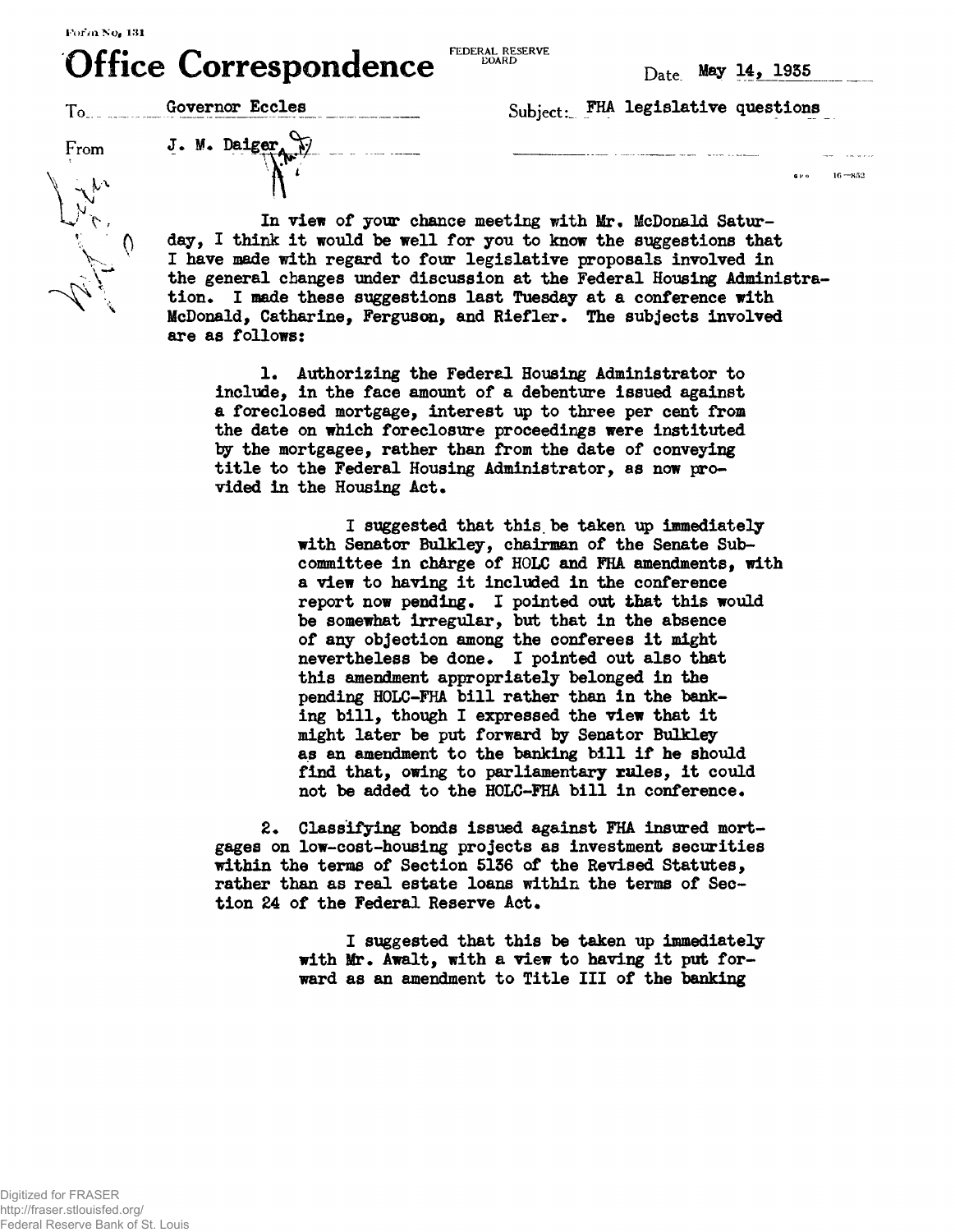bill. The Comptroller of the Currency has ruled **that, under the existing law, bonds issued against FHA insured mortgages on low-cost-housing projects are real estate loans. Hence banks could participate in this kind of financing only by acquiring an entire issue. Furthermore, the bank would be unable to dispose of any part of the issue to its customers.**

**5\* Exempting bonds issued against FHA insured mortgages on low-cost-housing projects from the provisions of Section 77 B of the Bankruptcy Act.**

> **I suggested that there might be a good deal of difficulty about obtaining Administrative consent to reopen the Bankruptcy Act to amendment at this session of Congress, but that the matter might nevertheless be discussed informally with Tom Corcoran or some others familiar with either the Securities Act or the Bankruptcy Act. The point involved is a serious one where the issuing of bonds on low-cost-housing projects is concerned. A prospectus describing such an issue would have to state that the Government guarantee might in practical effect become inoperative in the event of a receivership, since the essence of a corporate reorganization under Section 77 B is the elimination, for most purposes, of the requirement of foreclosure and judicial sale. The Housing Act, on the** other hand, makes the mortgagee's right to recover **from the FHA dependent on foreclosure. Moreover, the sale of the bonds in the first instance would be made feasible in the main by the reliance of investors on the possibility of ultimate recovery, in an emergency, from the FHA.**

**4. Authorizing national baxiks to purchase the stock of national mortgage associations in the same manner in which they are authorized to purchase the stock of the Federal reserve banks, the National Agricultural Credit Corporations, Edge Corporations, etc.**

> **I suggested that consideration of this proposed amendment be deferred until after the Senate and**